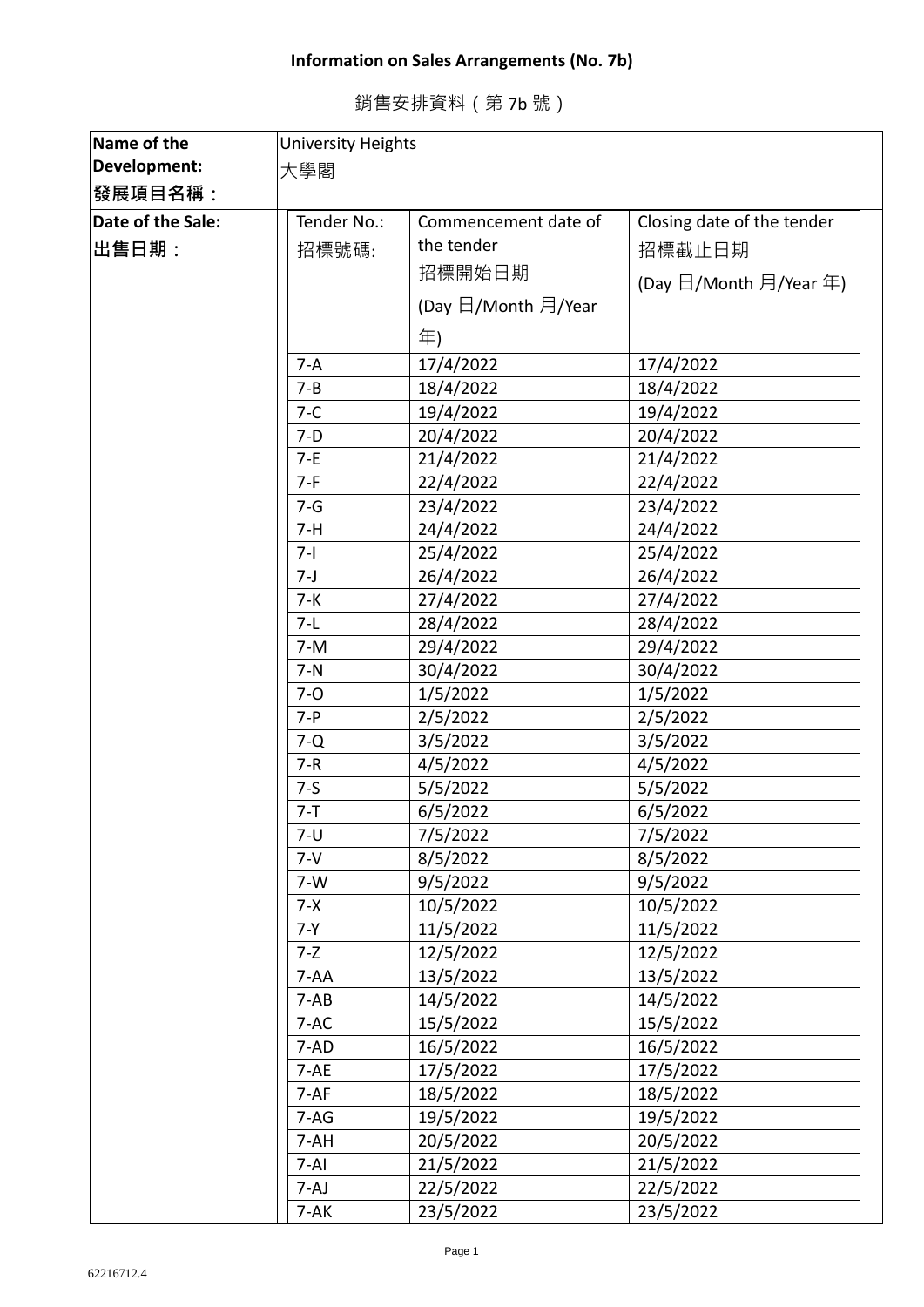|                   | $7 - AL$  |      | 24/5/2022          |             | 24/5/2022                    |           |
|-------------------|-----------|------|--------------------|-------------|------------------------------|-----------|
|                   | 7-AM      |      | 25/5/2022          |             | 25/5/2022                    |           |
|                   | 7-AN      |      | 26/5/2022          |             | 26/5/2022                    |           |
|                   | $7-AO$    |      | 27/5/2022          |             | 27/5/2022                    |           |
|                   | $7-AP$    |      | 28/5/2022          |             | 28/5/2022                    |           |
|                   | $7-AQ$    |      | 29/5/2022          |             | 29/5/2022                    |           |
|                   | $7 - AR$  |      | 30/5/2022          |             | 30/5/2022                    |           |
|                   | $7-AS$    |      | 31/5/2022          |             | 31/5/2022                    |           |
|                   | $7 - AT$  |      | 1/6/2022           |             | 1/6/2022                     |           |
|                   | 7-AU      |      | 2/6/2022           |             | 2/6/2022                     |           |
|                   | 7-AV      |      | 3/6/2022           |             | 3/6/2022                     |           |
|                   | 7-AW      |      | 4/6/2022           |             | 4/6/2022                     |           |
|                   | $7 - AX$  |      | 5/6/2022           |             | 5/6/2022                     |           |
|                   | $7-AY$    |      | 6/6/2022           |             | 6/6/2022                     |           |
|                   | $7 - AZ$  |      | 7/6/2022           |             | 7/6/2022                     |           |
|                   | $7 - BA$  |      | 8/6/2022           |             | 8/6/2022                     |           |
|                   | $7 - BB$  |      | 9/6/2022           |             | 9/6/2022                     |           |
|                   | $7 - BC$  |      | 10/6/2022          |             | 10/6/2022                    |           |
|                   | $7 - BD$  |      | 11/6/2022          |             | 11/6/2022                    |           |
|                   | $7 - BE$  |      | 12/6/2022          |             | 12/6/2022                    |           |
|                   | $7 - BF$  |      | 13/6/2022          |             | 13/6/2022                    |           |
|                   | $7 - BG$  |      | 14/6/2022          |             | 14/6/2022                    |           |
|                   | $7 - BH$  |      | 15/6/2022          |             | 15/6/2022                    |           |
|                   | $7 - B1$  |      | 16/6/2022          |             | 16/6/2022                    |           |
|                   | $7 - BJ$  |      | 17/6/2022          |             | 17/6/2022                    |           |
|                   | $7 - BK$  |      | 18/6/2022          |             | 18/6/2022                    |           |
|                   | $7 - BL$  |      | 19/6/2022          |             | 19/6/2022                    |           |
|                   | 7-BM      |      | 20/6/2022          |             | 20/6/2022                    |           |
|                   | $7 - BN$  |      | 21/6/2022          |             | 21/6/2022                    |           |
|                   | $7 - BO$  |      | 22/6/2022          |             | 22/6/2022                    |           |
|                   | $7 - BP$  |      | 23/6/2022          |             | 23/6/2022                    |           |
|                   | $7 - BQ$  |      | 24/6/2022          |             | 24/6/2022                    |           |
|                   | $7-BR$    |      | 25/6/2022          |             | 25/6/2022                    |           |
|                   | $7 - BS$  |      | 26/6/2022          |             | 26/6/2022                    |           |
|                   | $7 - BT$  |      | 27/6/2022          |             | 27/6/2022                    |           |
|                   | $7 - B$ U |      | 28/6/2022          |             | 28/6/2022                    |           |
|                   | $7 - BV$  |      | 29/6/2022          |             | 29/6/2022                    |           |
|                   | 7-BW      |      | 30/6/2022          |             | 30/6/2022                    |           |
| Time of the Sale: |           |      |                    |             |                              |           |
| 出售時間:             | Tender    |      | Commencement       | date<br>and | Closing date and time of the |           |
|                   | $No.$ :   |      | time of the tender |             | tender                       |           |
|                   | 招標號       |      | 招標開始日期及時間          |             | 招標截止日期及時間                    |           |
|                   | 碼:        |      |                    |             |                              |           |
|                   |           |      |                    |             |                              |           |
|                   |           |      | Date 日期            | Time 時間     | Date 日期                      | Time 時間   |
|                   |           | (Day | $\Box$ /Month      |             | (Day 日/Month 月               |           |
|                   |           |      | 月/Year 年)          |             | /Year 年)                     |           |
|                   | $7-A$     |      | 17/4/2022          | 1:00 p.m.   | 17/4/2022                    | 2:00 p.m. |
|                   |           |      |                    | 下午1時        |                              | 下午2時      |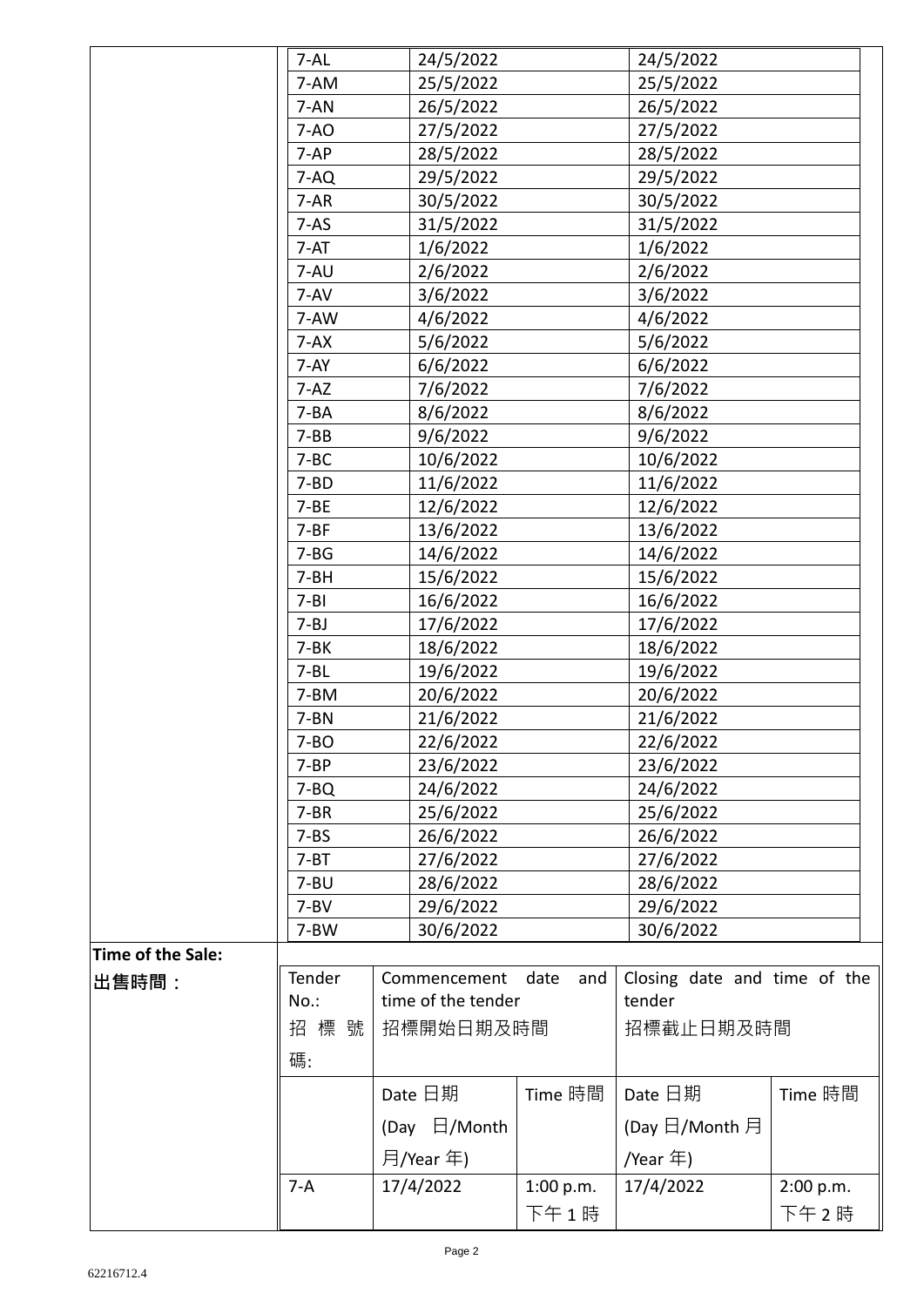| $7 - B$ | 18/4/2022 | 1:00 p.m. | 18/4/2022 | 2:00 p.m. |
|---------|-----------|-----------|-----------|-----------|
|         |           | 下午1時      |           | 下午2時      |
| $7-C$   | 19/4/2022 | 1:00 p.m. | 19/4/2022 | 2:00 p.m. |
|         |           | 下午1時      |           | 下午2時      |
| $7-D$   | 20/4/2022 | 1:00 p.m. | 20/4/2022 | 2:00 p.m. |
|         |           | 下午1時      |           | 下午2時      |
| $7-E$   | 21/4/2022 | 1:00 p.m. | 21/4/2022 | 2:00 p.m. |
|         |           | 下午1時      |           | 下午2時      |
| $7-F$   | 22/4/2022 | 1:00 p.m. | 22/4/2022 | 2:00 p.m. |
|         |           | 下午1時      |           | 下午2時      |
| $7 - G$ | 23/4/2022 | 1:00 p.m. | 23/4/2022 | 2:00 p.m. |
|         |           | 下午1時      |           | 下午2時      |
| $7-H$   | 24/4/2022 | 1:00 p.m. | 24/4/2022 | 2:00 p.m. |
|         |           | 下午1時      |           | 下午2時      |
| $7-1$   | 25/4/2022 | 1:00 p.m. | 25/4/2022 | 2:00 p.m. |
|         |           | 下午1時      |           | 下午2時      |
| $7 - J$ | 26/4/2022 | 1:00 p.m. | 26/4/2022 | 2:00 p.m. |
|         |           | 下午1時      |           | 下午2時      |
| $7-K$   | 27/4/2022 | 1:00 p.m. | 27/4/2022 | 2:00 p.m. |
|         |           | 下午1時      |           | 下午2時      |
| $7-L$   | 28/4/2022 | 1:00 p.m. | 28/4/2022 | 2:00 p.m. |
|         |           | 下午1時      |           | 下午2時      |
| $7-M$   | 29/4/2022 | 1:00 p.m. | 29/4/2022 | 2:00 p.m. |
|         |           | 下午1時      |           | 下午2時      |
| $7-N$   | 30/4/2022 | 1:00 p.m. | 30/4/2022 | 2:00 p.m. |
|         |           | 下午1時      |           | 下午 2 時    |
| $7-0$   | 1/5/2022  | 1:00 p.m. | 1/5/2022  | 2:00 p.m. |
|         |           | 下午1時      |           | 下午2時      |
| $7-P$   | 2/5/2022  | 1:00 p.m. | 2/5/2022  | 2:00 p.m. |
|         |           | 下午1時      |           | 下午2時      |
| $7-Q$   | 3/5/2022  | 1:00 p.m. | 3/5/2022  | 2:00 p.m. |
|         |           | 下午1時      |           | 下午2時      |
| $7-R$   | 4/5/2022  | 1:00 p.m. | 4/5/2022  | 2:00 p.m. |
|         |           | 下午1時      |           | 下午2時      |
| $7-5$   | 5/5/2022  | 1:00 p.m. | 5/5/2022  | 2:00 p.m. |
|         |           | 下午1時      |           | 下午2時      |
| $7 - T$ | 6/5/2022  | 1:00 p.m. | 6/5/2022  | 2:00 p.m. |
|         |           | 下午1時      |           | 下午 2時     |
| $7 - U$ | 7/5/2022  | 1:00 p.m. | 7/5/2022  | 2:00 p.m. |
|         |           | 下午1時      |           | 下午2時      |
| $7 - V$ | 8/5/2022  | 1:00 p.m. | 8/5/2022  | 2:00 p.m. |
|         |           | 下午1時      |           | 下午 2時     |
|         |           |           |           |           |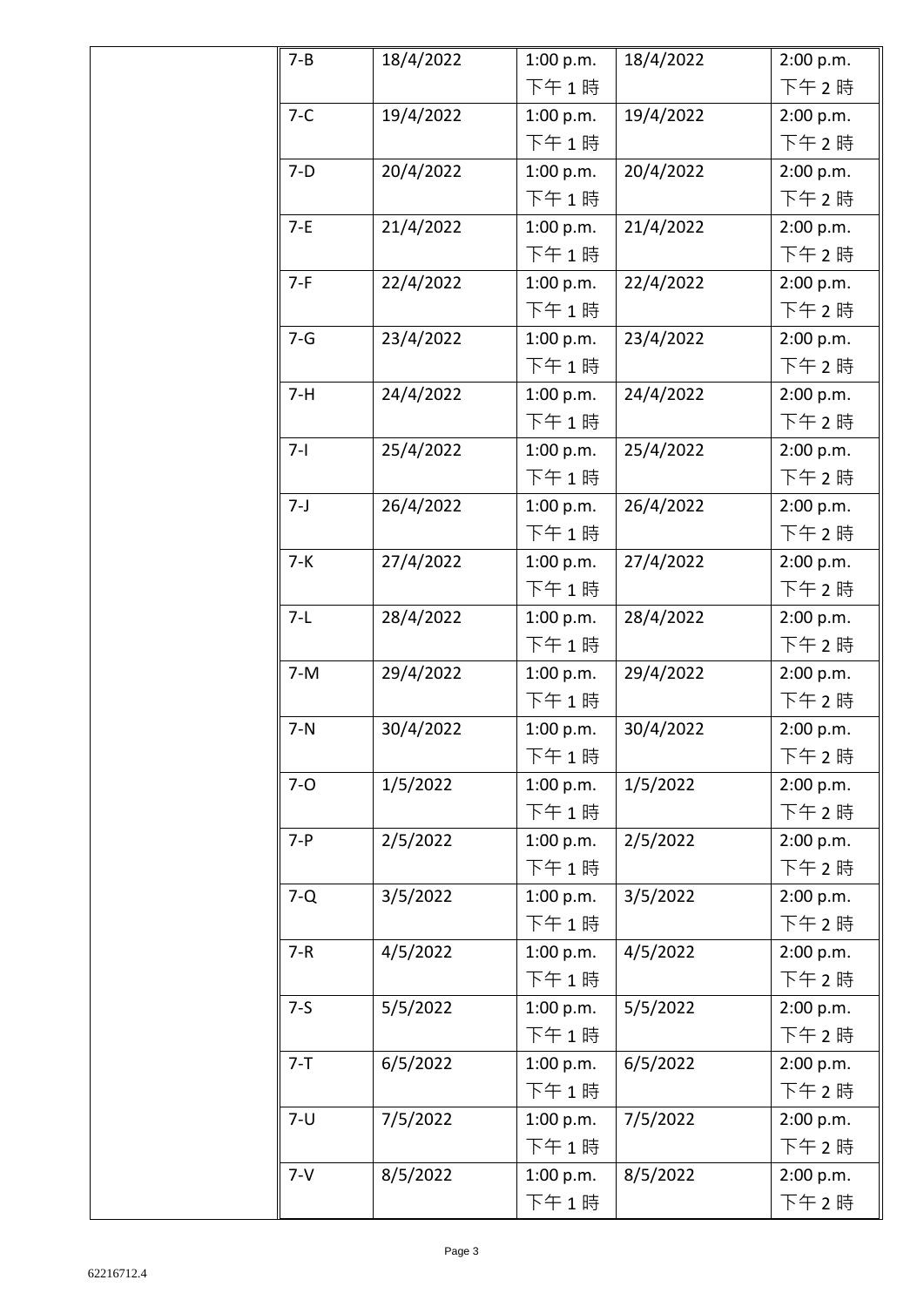| $7-W$    | 9/5/2022  | 1:00 p.m. | 9/5/2022  | 2:00 p.m. |
|----------|-----------|-----------|-----------|-----------|
|          |           | 下午1時      |           | 下午 2時     |
| $7 - X$  | 10/5/2022 | 1:00 p.m. | 10/5/2022 | 2:00 p.m. |
|          |           | 下午1時      |           | 下午 2時     |
| $7 - Y$  | 11/5/2022 | 1:00 p.m. | 11/5/2022 | 2:00 p.m. |
|          |           | 下午1時      |           | 下午 2時     |
| $7 - Z$  | 12/5/2022 | 1:00 p.m. | 12/5/2022 | 2:00 p.m. |
|          |           | 下午1時      |           | 下午 2時     |
| $7 - AA$ | 13/5/2022 | 1:00 p.m. | 13/5/2022 | 2:00 p.m. |
|          |           | 下午1時      |           | 下午 2時     |
| $7 - AB$ | 14/5/2022 | 1:00 p.m. | 14/5/2022 | 2:00 p.m. |
|          |           | 下午1時      |           | 下午 2時     |
| $7-AC$   | 15/5/2022 | 1:00 p.m. | 15/5/2022 | 2:00 p.m. |
|          |           | 下午1時      |           | 下午2時      |
| 7-AD     | 16/5/2022 | 1:00 p.m. | 16/5/2022 | 2:00 p.m. |
|          |           | 下午1時      |           | 下午 2時     |
| $7 - AE$ | 17/5/2022 | 1:00 p.m. | 17/5/2022 | 2:00 p.m. |
|          |           | 下午1時      |           | 下午 2時     |
| $7-AF$   | 18/5/2022 | 1:00 p.m. | 18/5/2022 | 2:00 p.m. |
|          |           | 下午1時      |           | 下午 2時     |
| $7-AG$   | 19/5/2022 | 1:00 p.m. | 19/5/2022 | 2:00 p.m. |
|          |           | 下午1時      |           | 下午 2時     |
| 7-AH     | 20/5/2022 | 1:00 p.m. | 20/5/2022 | 2:00 p.m. |
|          |           | 下午1時      |           | 下午2時      |
| $7-AI$   | 21/5/2022 | 1:00 p.m. | 21/5/2022 | 2:00 p.m. |
|          |           | 下午1時      |           | 下午2時      |
| $7-AJ$   | 22/5/2022 | 1:00 p.m. | 22/5/2022 | 2:00 p.m. |
|          |           | 下午1時      |           | 下午2時      |
| $7-AK$   | 23/5/2022 | 1:00 p.m. | 23/5/2022 | 2:00 p.m. |
|          |           | 下午1時      |           | 下午2時      |
| $7 - AL$ | 24/5/2022 | 1:00 p.m. | 24/5/2022 | 2:00 p.m. |
|          |           | 下午1時      |           | 下午2時      |
| 7-AM     | 25/5/2022 | 1:00 p.m. | 25/5/2022 | 2:00 p.m. |
|          |           | 下午1時      |           | 下午2時      |
| 7-AN     | 26/5/2022 | 1:00 p.m. | 26/5/2022 | 2:00 p.m. |
|          |           | 下午1時      |           | 下午 2時     |
| $7-AO$   | 27/5/2022 | 1:00 p.m. | 27/5/2022 | 2:00 p.m. |
|          |           | 下午1時      |           | 下午2時      |
| $7-AP$   | 28/5/2022 | 1:00 p.m. | 28/5/2022 | 2:00 p.m. |
|          |           | 下午1時      |           | 下午 2時     |
| $7-AQ$   | 29/5/2022 | 1:00 p.m. | 29/5/2022 | 2:00 p.m. |
|          |           | 下午1時      |           | 下午 2時     |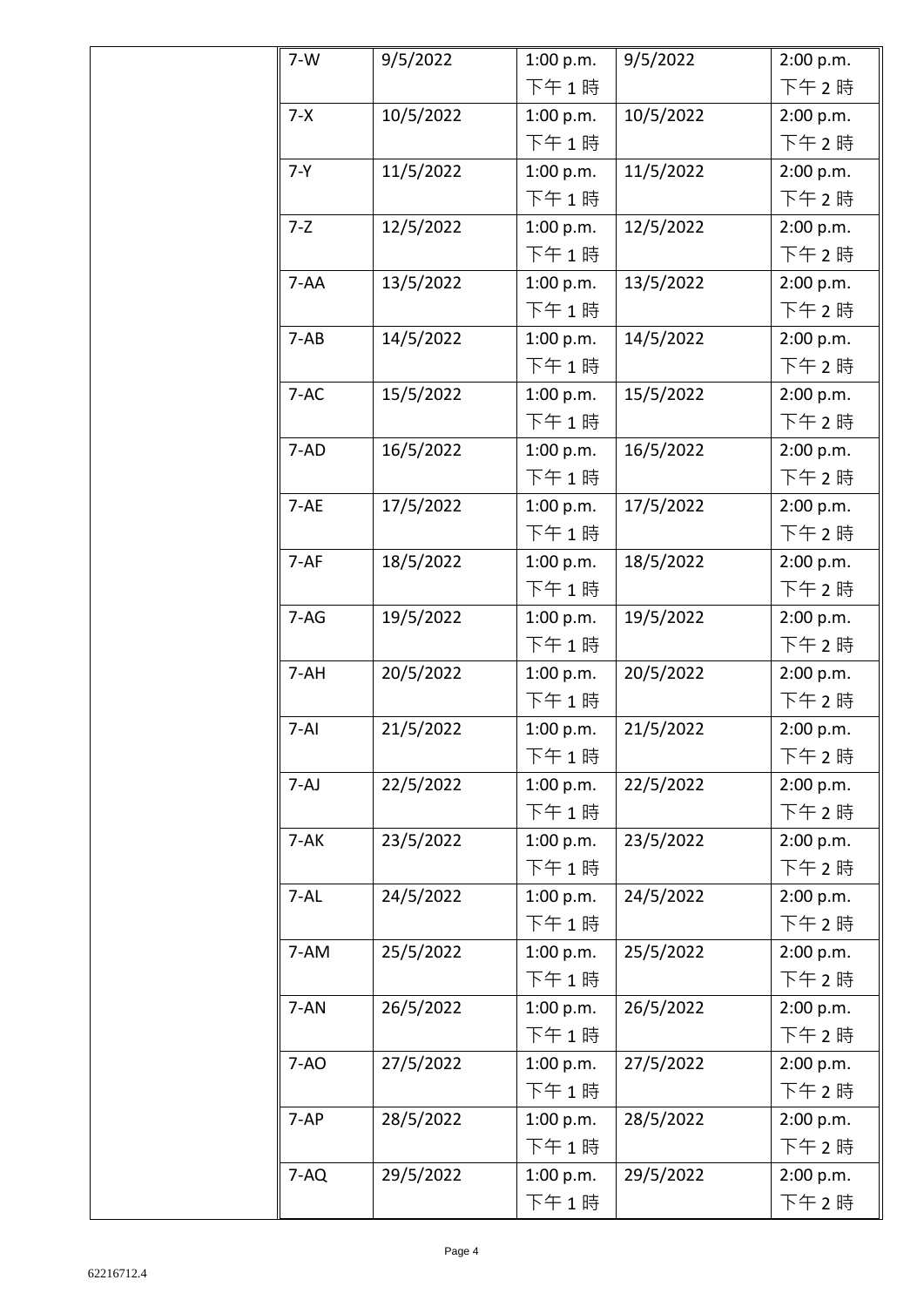| $7 - AR$ | 30/5/2022 | 1:00 p.m. | 30/5/2022 | 2:00 p.m. |
|----------|-----------|-----------|-----------|-----------|
|          |           | 下午1時      |           | 下午2時      |
| $7 - AS$ | 31/5/2022 | 1:00 p.m. | 31/5/2022 | 2:00 p.m. |
|          |           | 下午1時      |           | 下午2時      |
| $7 - AT$ | 1/6/2022  | 1:00 p.m. | 1/6/2022  | 2:00 p.m. |
|          |           | 下午1時      |           | 下午 2 時    |
| 7-AU     | 2/6/2022  | 1:00 p.m. | 2/6/2022  | 2:00 p.m. |
|          |           | 下午1時      |           | 下午 2 時    |
| 7-AV     | 3/6/2022  | 1:00 p.m. | 3/6/2022  | 2:00 p.m. |
|          |           | 下午1時      |           | 下午 2 時    |
| 7-AW     | 4/6/2022  | 1:00 p.m. | 4/6/2022  | 2:00 p.m. |
|          |           | 下午1時      |           | 下午 2 時    |
| $7 - AX$ | 5/6/2022  | 1:00 p.m. | 5/6/2022  | 2:00 p.m. |
|          |           | 下午1時      |           | 下午 2 時    |
| $7-AY$   | 6/6/2022  | 1:00 p.m. | 6/6/2022  | 2:00 p.m. |
|          |           | 下午1時      |           | 下午 2 時    |
| $7 - AZ$ | 7/6/2022  | 1:00 p.m. | 7/6/2022  | 2:00 p.m. |
|          |           | 下午1時      |           | 下午 2 時    |
| $7 - BA$ | 8/6/2022  | 1:00 p.m. | 8/6/2022  | 2:00 p.m. |
|          |           | 下午1時      |           | 下午 2 時    |
| $7 - BB$ | 9/6/2022  | 1:00 p.m. | 9/6/2022  | 2:00 p.m. |
|          |           | 下午1時      |           | 下午 2 時    |
| $7 - BC$ | 10/6/2022 | 1:00 p.m. | 10/6/2022 | 2:00 p.m. |
|          |           | 下午1時      |           | 下午 2 時    |
| $7 - BD$ | 11/6/2022 | 1:00 p.m. | 11/6/2022 | 2:00 p.m. |
|          |           | 下午1時      |           | 下午 2 時    |
| $7 - BE$ | 12/6/2022 | 1:00 p.m. | 12/6/2022 | 2:00 p.m. |
|          |           | 下午1時      |           | 下午2時      |
| $7 - BF$ | 13/6/2022 | 1:00 p.m. | 13/6/2022 | 2:00 p.m. |
|          |           | 下午1時      |           | 下午2時      |
| $7 - BG$ | 14/6/2022 | 1:00 p.m. | 14/6/2022 | 2:00 p.m. |
|          |           | 下午1時      |           | 下午 2 時    |
| $7 - BH$ | 15/6/2022 | 1:00 p.m. | 15/6/2022 | 2:00 p.m. |
|          |           | 下午1時      |           | 下午 2 時    |
| $7 - B1$ | 16/6/2022 | 1:00 p.m. | 16/6/2022 | 2:00 p.m. |
|          |           | 下午1時      |           | 下午 2 時    |
| $7 - BJ$ | 17/6/2022 | 1:00 p.m. | 17/6/2022 | 2:00 p.m. |
|          |           | 下午1時      |           | 下午2時      |
| $7-BK$   | 18/6/2022 | 1:00 p.m. | 18/6/2022 | 2:00 p.m. |
|          |           | 下午1時      |           | 下午 2時     |
| $7 - BL$ | 19/6/2022 | 1:00 p.m. | 19/6/2022 | 2:00 p.m. |
|          |           | 下午1時      |           | 下午 2時     |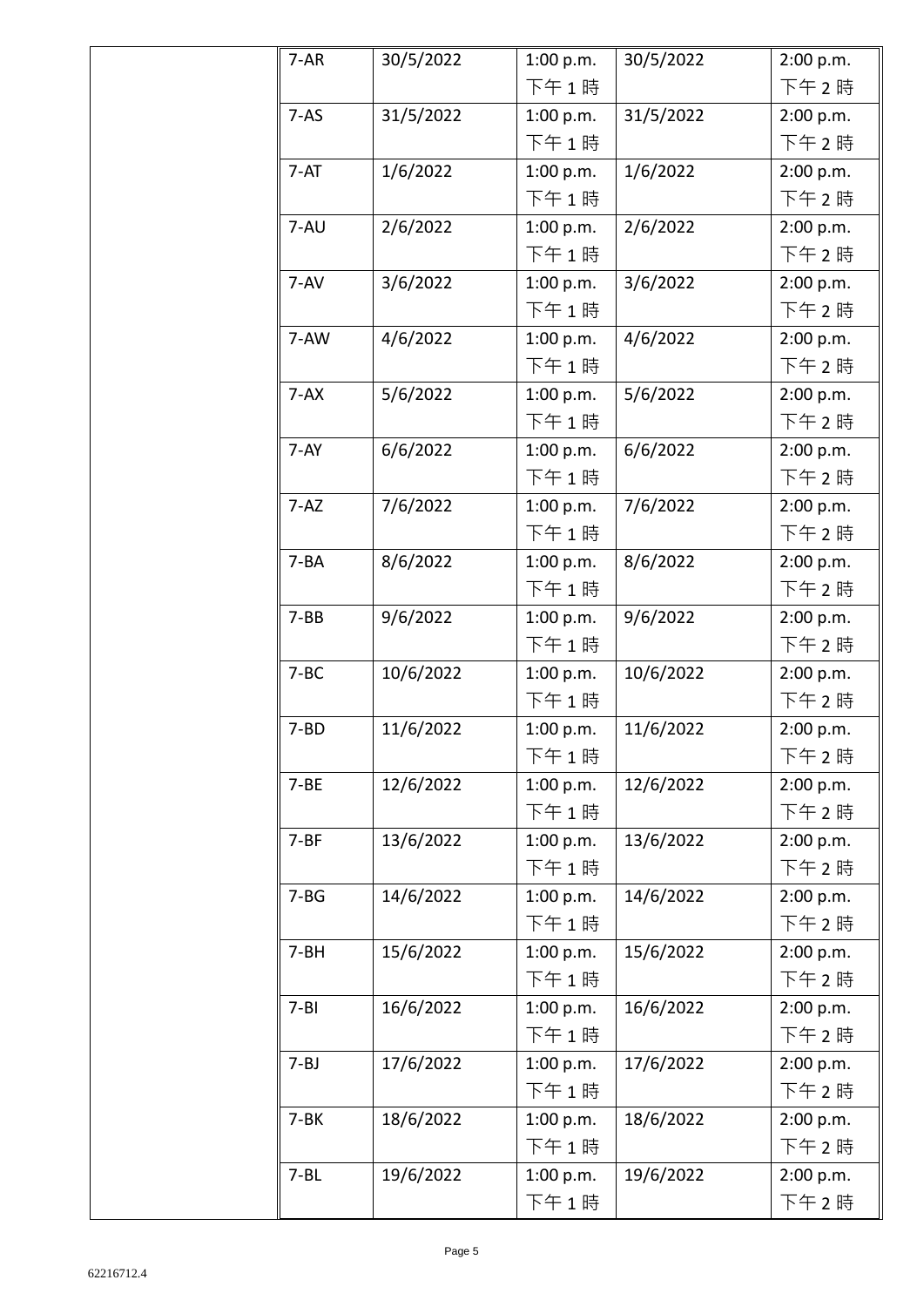|                                                                                      | 7-BM           | 20/6/2022                                   | 1:00 p.m. | 20/6/2022                                                                        | 2:00 p.m. |
|--------------------------------------------------------------------------------------|----------------|---------------------------------------------|-----------|----------------------------------------------------------------------------------|-----------|
|                                                                                      |                |                                             | 下午1時      |                                                                                  | 下午 2時     |
|                                                                                      | $7 - BN$       | 21/6/2022                                   | 1:00 p.m. | 21/6/2022                                                                        | 2:00 p.m. |
|                                                                                      |                |                                             | 下午1時      |                                                                                  | 下午 2時     |
|                                                                                      | $7 - BO$       | 22/6/2022                                   | 1:00 p.m. | 22/6/2022                                                                        | 2:00 p.m. |
|                                                                                      |                |                                             | 下午1時      |                                                                                  | 下午 2時     |
|                                                                                      | $7 - BP$       | 23/6/2022                                   | 1:00 p.m. | 23/6/2022                                                                        | 2:00 p.m. |
|                                                                                      |                |                                             | 下午1時      |                                                                                  | 下午 2時     |
|                                                                                      | $7 - BQ$       | 24/6/2022                                   | 1:00 p.m. | 24/6/2022                                                                        | 2:00 p.m. |
|                                                                                      |                |                                             | 下午1時      |                                                                                  | 下午2時      |
|                                                                                      | $7 - BR$       | 25/6/2022                                   | 1:00 p.m. | 25/6/2022                                                                        | 2:00 p.m. |
|                                                                                      |                |                                             | 下午1時      |                                                                                  | 下午2時      |
|                                                                                      | $7 - BS$       | 26/6/2022                                   | 1:00 p.m. | 26/6/2022                                                                        | 2:00 p.m. |
|                                                                                      |                |                                             | 下午1時      |                                                                                  | 下午2時      |
|                                                                                      | $7 - BT$       | 27/6/2022                                   | 1:00 p.m. | 27/6/2022                                                                        | 2:00 p.m. |
|                                                                                      |                |                                             | 下午1時      |                                                                                  | 下午2時      |
|                                                                                      | $7 - B$ U      | 28/6/2022                                   | 1:00 p.m. | 28/6/2022                                                                        | 2:00 p.m. |
|                                                                                      |                |                                             | 下午1時      |                                                                                  | 下午2時      |
|                                                                                      | $7 - BV$       | 29/6/2022                                   | 1:00 p.m. | 29/6/2022                                                                        | 2:00 p.m. |
|                                                                                      |                |                                             | 下午1時      |                                                                                  | 下午 2時     |
|                                                                                      | 7-BW           | 30/6/2022                                   | 1:00 p.m. | 30/6/2022                                                                        | 2:00 p.m. |
|                                                                                      |                |                                             | 下午1時      |                                                                                  | 下午 2時     |
|                                                                                      |                | 備註:請參閱下項「其他事項」                              |           | Note: Please refer to the following section entitled "Other matters"             |           |
| Place where the sale                                                                 |                |                                             |           | 5 <sup>th</sup> Floor, Tower Two, Nina Tower, No.8 Yeung Uk Road, Tsuen Wan, New |           |
| will take place:                                                                     |                | Territories, Hong Kong (the "Sales Office") |           |                                                                                  |           |
| 出售地點:                                                                                |                |                                             |           | 香港新界荃灣楊屋道 8 號如心廣場第 2 座 5 樓 (「 <b>售樓處</b> 」)                                      |           |
| <b>Number of specified</b>                                                           | $\overline{2}$ |                                             |           |                                                                                  |           |
| residential properties                                                               |                |                                             |           |                                                                                  |           |
| that will be offered to<br>be sold:                                                  |                |                                             |           |                                                                                  |           |
| <b> 將提供出售的指明住</b>                                                                    |                |                                             |           |                                                                                  |           |
| 宅物業的數目:                                                                              |                |                                             |           |                                                                                  |           |
| Description of the specified residential properties that will be offered to be sold: |                |                                             |           |                                                                                  |           |
| <b> 將提供出售的指明住宅物業的描述:</b>                                                             |                |                                             |           |                                                                                  |           |
|                                                                                      |                |                                             |           |                                                                                  |           |
| The following units in Tower 1 of the Development:<br> 以下在發展項目第 1 座的單位:              |                |                                             |           |                                                                                  |           |
|                                                                                      |                |                                             |           |                                                                                  |           |
| 7A,7B                                                                                |                |                                             |           |                                                                                  |           |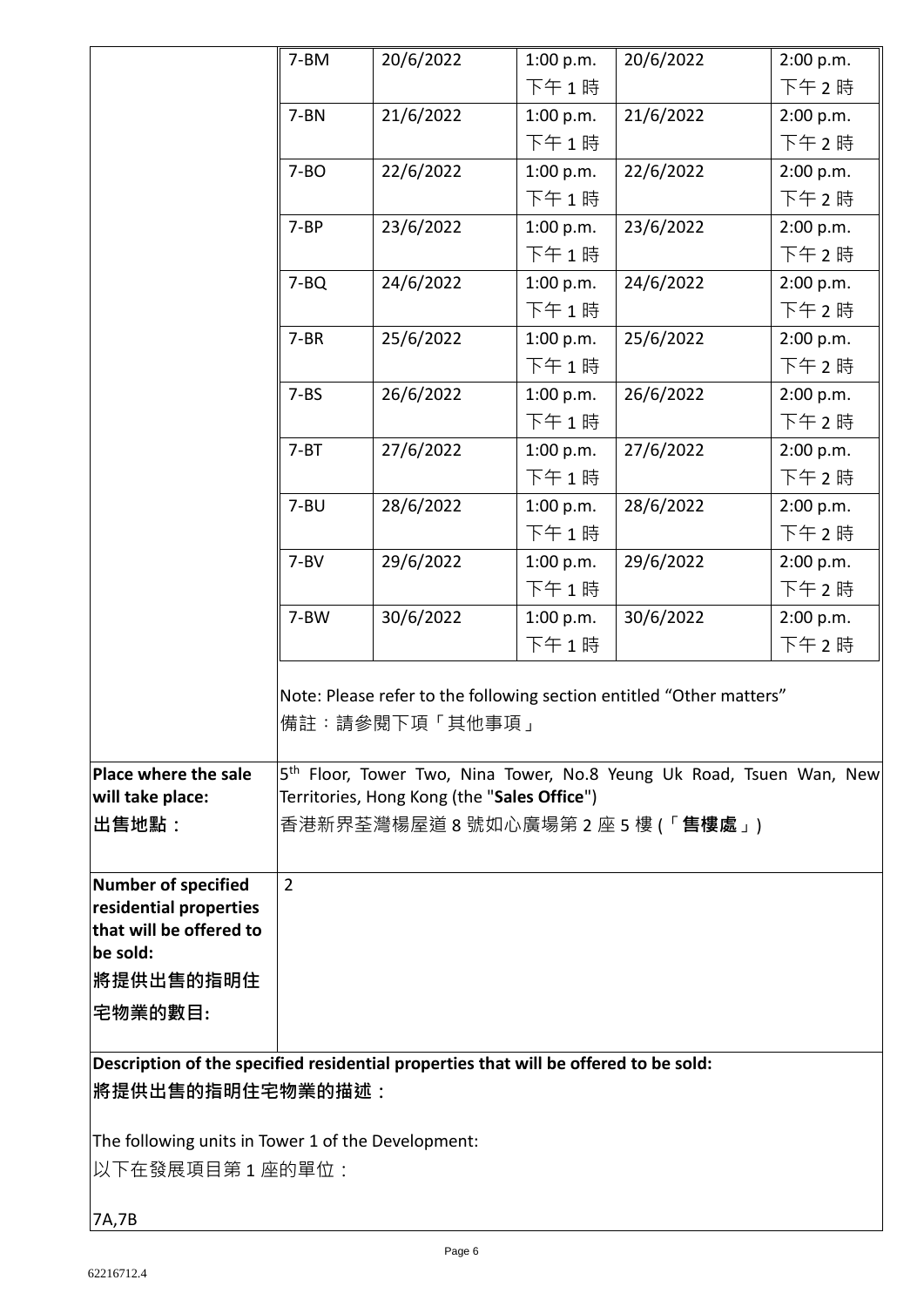Note: Please refer to the following section entitled "Other matters" 備註︰請參閱下項「其他事項」

**The method to be used to determine the order of priority in which each of the persons interested in purchasing any of the specified residential properties may select the residential property that the person wishes to purchase:** 

**將會使用何種方法決定有意購買該等指明住宅物業的每名人士可揀選其意欲購買的住宅物業的優 先次序:**

Sale by Tender – see details and particulars in the relevant tender notice. 以招標方式出售 - 請參閱相關招標公告的細節和詳情。

Interested purchaser should refer to the Tender Document (including the Tender Notice, the Offer Form and the Conditions of Sale) which will be made available for viewing and collection at the Sales Office free of charge during the following periods:

有興趣購買之買家請參閱招標文件(包括招標公告、要約表格及出售條款)。招標文件(包括招標公 告、要約表格及出售條款) 可於以下時段於售樓處免費參閱及領取:

| Tender<br>$No.$ :<br>招標號碼: | Specified residential properties<br>that will be offered to be sold<br>將提供出售的指明住宅物業                                                                                                                    | Tender Document (including the Tender Notice,<br>the Offer Form and the Conditions of Sale) will be<br>made available for viewing and collection during<br>the following periods<br>招標文件(包括招標公告、要約表格及出售條<br>款)可於以下時段參閱及領取 |                                             |  |
|----------------------------|--------------------------------------------------------------------------------------------------------------------------------------------------------------------------------------------------------|---------------------------------------------------------------------------------------------------------------------------------------------------------------------------------------------------------------------------|---------------------------------------------|--|
|                            |                                                                                                                                                                                                        | Date 日期                                                                                                                                                                                                                   | Time 時間                                     |  |
|                            |                                                                                                                                                                                                        | (Day $\boxdot$ /Month                                                                                                                                                                                                     |                                             |  |
|                            |                                                                                                                                                                                                        | 月/Year 年)                                                                                                                                                                                                                 |                                             |  |
| $7-A$                      | specified<br>All<br>the<br>residential<br>properties set out in the Sales<br>Arrangements (Please refer to the<br>following section entitled "Other<br>matters")<br>所有於銷售安排中列出的指明住<br>宅物業(請參閱下項「其他事項」) | 14/4/2022 to 至<br>17/4/2022                                                                                                                                                                                               | From 11:00 a.m. to 2:00 p.m.<br>由上午11時至下午2時 |  |
| $7 - B$                    | All the available and remaining<br>specified residential properties<br>所有可供出售及餘下的指明住宅<br>物業                                                                                                            | 18/4/2022                                                                                                                                                                                                                 | From 11:00 a.m. to 2:00 p.m.<br>由上午11時至下午2時 |  |
| $7-C$                      | All the available and remaining<br>specified residential properties<br>所有可供出售及餘下的指明住宅<br>物業                                                                                                            | 19/4/2022                                                                                                                                                                                                                 | From 11:00 a.m. to 2:00 p.m.<br>由上午11時至下午2時 |  |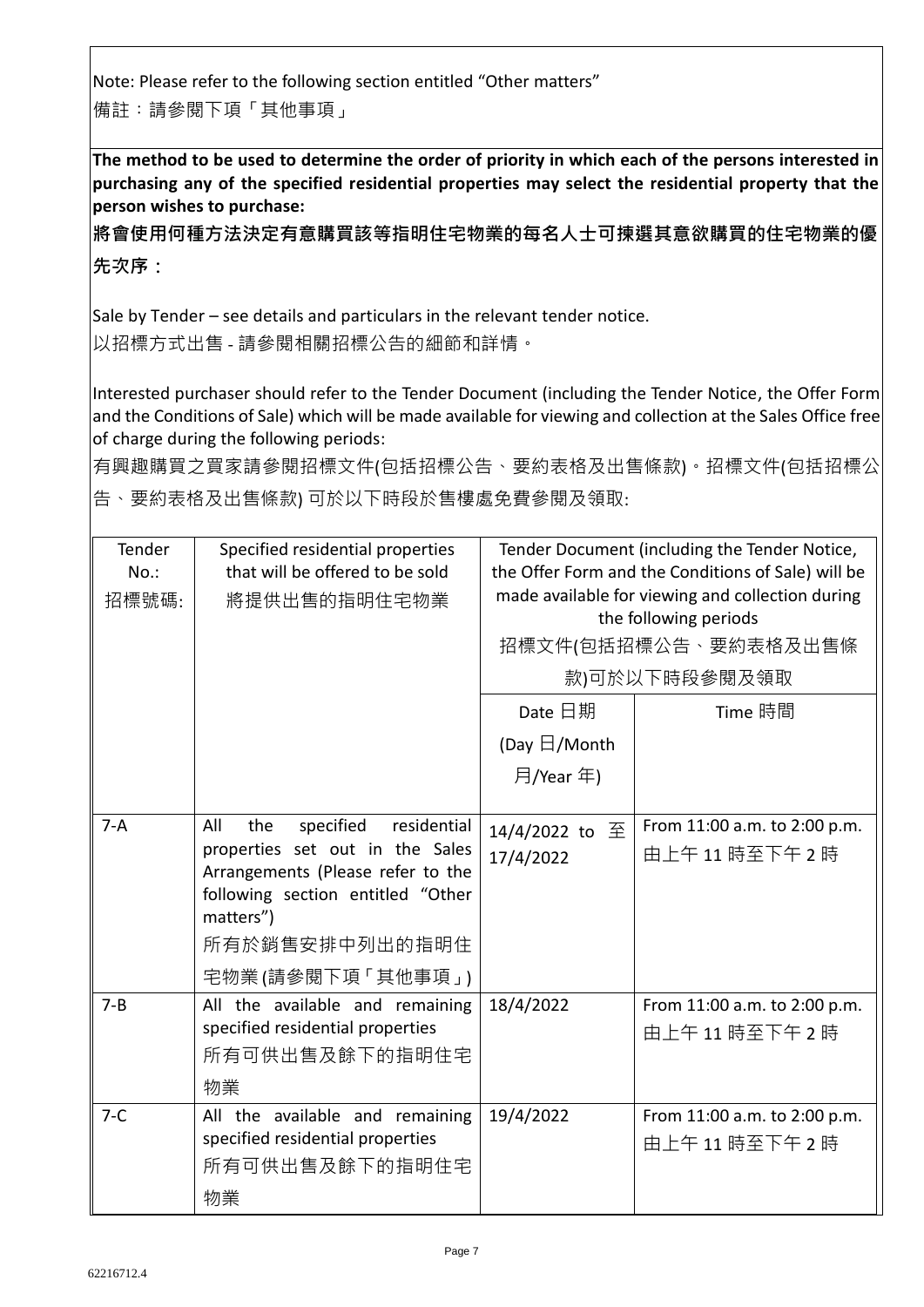| $7-D$   | All the available and remaining<br>specified residential properties | 20/4/2022 | From 11:00 a.m. to 2:00 p.m.<br>由上午11時至下午2時 |
|---------|---------------------------------------------------------------------|-----------|---------------------------------------------|
|         | 所有可供出售及餘下的指明住宅                                                      |           |                                             |
|         | 物業                                                                  |           |                                             |
| $7-E$   | All the available and remaining                                     | 21/4/2022 | From 11:00 a.m. to 2:00 p.m.                |
|         | specified residential properties<br>所有可供出售及餘下的指明住宅                  |           | 由上午11時至下午2時                                 |
|         | 物業                                                                  |           |                                             |
| $7-F$   | All the available and remaining                                     | 22/4/2022 | From 11:00 a.m. to 2:00 p.m.                |
|         | specified residential properties                                    |           | 由上午11時至下午2時                                 |
|         | 所有可供出售及餘下的指明住宅                                                      |           |                                             |
| $7 - G$ | 物業<br>All the available and remaining                               | 23/4/2022 | From 11:00 a.m. to 2:00 p.m.                |
|         | specified residential properties                                    |           | 由上午11時至下午2時                                 |
|         | 所有可供出售及餘下的指明住宅                                                      |           |                                             |
|         | 物業                                                                  |           |                                             |
| $7-H$   | All the available and remaining                                     | 24/4/2022 | From 11:00 a.m. to 2:00 p.m.                |
|         | specified residential properties<br>所有可供出售及餘下的指明住宅                  |           | 由上午11時至下午2時                                 |
|         | 物業                                                                  |           |                                             |
| $7-1$   | All the available and remaining                                     | 25/4/2022 | From 11:00 a.m. to 2:00 p.m.                |
|         | specified residential properties                                    |           | 由上午11時至下午2時                                 |
|         | 所有可供出售及餘下的指明住宅                                                      |           |                                             |
|         | 物業                                                                  |           |                                             |
| $7 - J$ | All the available and remaining<br>specified residential properties | 26/4/2022 | From 11:00 a.m. to 2:00 p.m.                |
|         | 所有可供出售及餘下的指明住宅                                                      |           | 由上午11時至下午2時                                 |
|         | 物業                                                                  |           |                                             |
| $7 - K$ | All the available and remaining                                     | 27/4/2022 | From 11:00 a.m. to 2:00 p.m.                |
|         | specified residential properties                                    |           | 由上午11時至下午2時                                 |
|         | 所有可供出售及餘下的指明住宅                                                      |           |                                             |
| $7-L$   | 物業                                                                  |           |                                             |
|         | All the available and remaining<br>specified residential properties | 28/4/2022 | From 11:00 a.m. to 2:00 p.m.<br>由上午11時至下午2時 |
|         | 所有可供出售及餘下的指明住宅                                                      |           |                                             |
|         | 物業                                                                  |           |                                             |
| $7-M$   | All the available and remaining                                     | 29/4/2022 | From 11:00 a.m. to 2:00 p.m.                |
|         | specified residential properties<br>所有可供出售及餘下的指明住宅                  |           | 由上午11時至下午2時                                 |
|         |                                                                     |           |                                             |
|         | 物業                                                                  |           |                                             |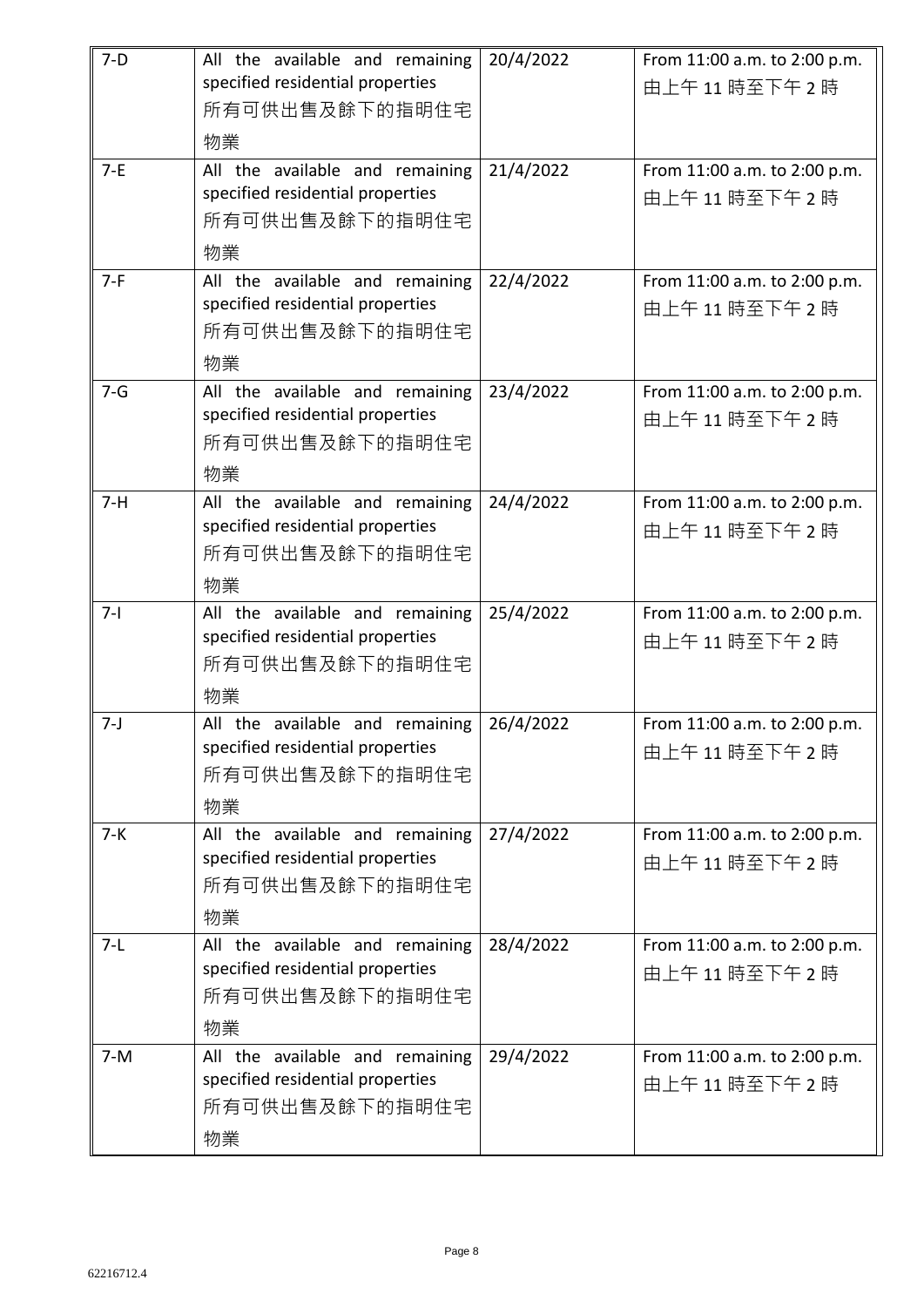| $7-N$   | All the available and remaining<br>specified residential properties                         | 30/4/2022 | From 11:00 a.m. to 2:00 p.m.<br>由上午11時至下午2時 |
|---------|---------------------------------------------------------------------------------------------|-----------|---------------------------------------------|
|         | 所有可供出售及餘下的指明住宅<br>物業                                                                        |           |                                             |
| $7 - 0$ | All the available and remaining<br>specified residential properties<br>所有可供出售及餘下的指明住宅<br>物業 | 1/5/2022  | From 11:00 a.m. to 2:00 p.m.<br>由上午11時至下午2時 |
| $7 - P$ | All the available and remaining<br>specified residential properties<br>所有可供出售及餘下的指明住宅<br>物業 | 2/5/2022  | From 11:00 a.m. to 2:00 p.m.<br>由上午11時至下午2時 |
| $7-Q$   | All the available and remaining<br>specified residential properties<br>所有可供出售及餘下的指明住宅<br>物業 | 3/5/2022  | From 11:00 a.m. to 2:00 p.m.<br>由上午11時至下午2時 |
| $7 - R$ | All the available and remaining<br>specified residential properties<br>所有可供出售及餘下的指明住宅<br>物業 | 4/5/2022  | From 11:00 a.m. to 2:00 p.m.<br>由上午11時至下午2時 |
| $7-5$   | All the available and remaining<br>specified residential properties<br>所有可供出售及餘下的指明住宅<br>物業 | 5/5/2022  | From 11:00 a.m. to 2:00 p.m.<br>由上午11時至下午2時 |
| $7 - T$ | All the available and remaining<br>specified residential properties<br>所有可供出售及餘下的指明住宅<br>物業 | 6/5/2022  | From 11:00 a.m. to 2:00 p.m.<br>由上午11時至下午2時 |
| $7 - U$ | All the available and remaining<br>specified residential properties<br>所有可供出售及餘下的指明住宅<br>物業 | 7/5/2022  | From 11:00 a.m. to 2:00 p.m.<br>由上午11時至下午2時 |
| $7 - V$ | All the available and remaining<br>specified residential properties<br>所有可供出售及餘下的指明住宅<br>物業 | 8/5/2022  | From 11:00 a.m. to 2:00 p.m.<br>由上午11時至下午2時 |
| $7-W$   | All the available and remaining<br>specified residential properties<br>所有可供出售及餘下的指明住宅<br>物業 | 9/5/2022  | From 11:00 a.m. to 2:00 p.m.<br>由上午11時至下午2時 |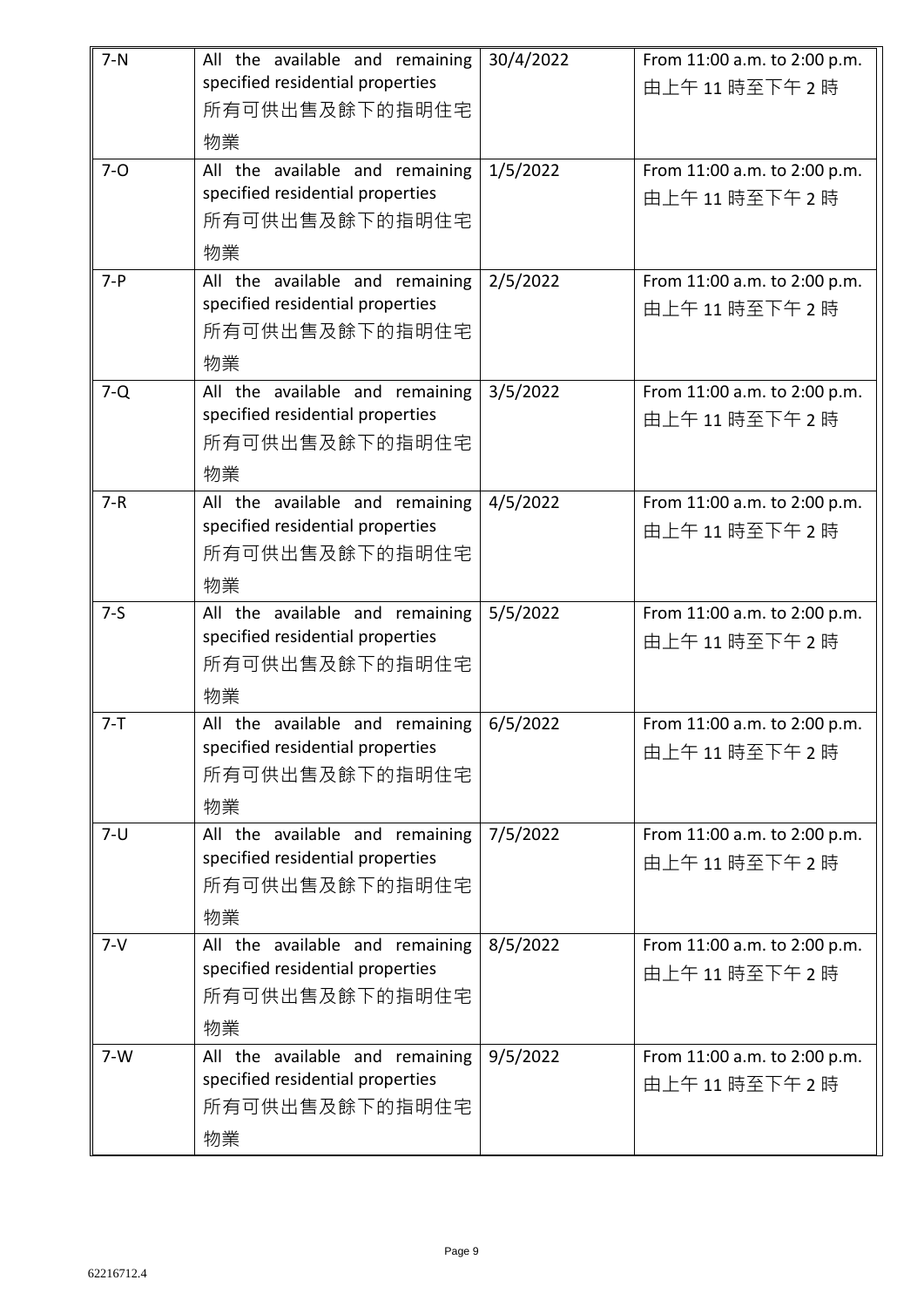| $7 - X$  | All the available and remaining  | 10/5/2022 | From 11:00 a.m. to 2:00 p.m. |
|----------|----------------------------------|-----------|------------------------------|
|          | specified residential properties |           | 由上午11時至下午2時                  |
|          | 所有可供出售及餘下的指明住宅                   |           |                              |
|          | 物業                               |           |                              |
| $7 - Y$  | All the available and remaining  | 11/5/2022 | From 11:00 a.m. to 2:00 p.m. |
|          | specified residential properties |           | 由上午11時至下午2時                  |
|          | 所有可供出售及餘下的指明住宅                   |           |                              |
|          | 物業                               |           |                              |
| $7 - Z$  | All the available and remaining  | 12/5/2022 | From 11:00 a.m. to 2:00 p.m. |
|          | specified residential properties |           | 由上午11時至下午2時                  |
|          | 所有可供出售及餘下的指明住宅                   |           |                              |
|          | 物業                               |           |                              |
| $7 - AA$ | All the available and remaining  | 13/5/2022 | From 11:00 a.m. to 2:00 p.m. |
|          | specified residential properties |           | 由上午11時至下午2時                  |
|          | 所有可供出售及餘下的指明住宅                   |           |                              |
|          | 物業                               |           |                              |
| $7 - AB$ | All the available and remaining  | 14/5/2022 | From 11:00 a.m. to 2:00 p.m. |
|          | specified residential properties |           | 由上午11時至下午2時                  |
|          | 所有可供出售及餘下的指明住宅                   |           |                              |
|          | 物業                               |           |                              |
| $7-AC$   | All the available and remaining  | 15/5/2022 | From 11:00 a.m. to 2:00 p.m. |
|          | specified residential properties |           | 由上午11時至下午2時                  |
|          | 所有可供出售及餘下的指明住宅                   |           |                              |
|          | 物業                               |           |                              |
| $7 - AD$ | All the available and remaining  | 16/5/2022 | From 11:00 a.m. to 2:00 p.m. |
|          | specified residential properties |           | 由上午11時至下午2時                  |
|          | 所有可供出售及餘下的指明住宅                   |           |                              |
|          | 物業                               |           |                              |
| $7 - AE$ | All the available and remaining  | 17/5/2022 | From 11:00 a.m. to 2:00 p.m. |
|          | specified residential properties |           | 由上午11時至下午2時                  |
|          | 所有可供出售及餘下的指明住宅                   |           |                              |
|          | 物業                               |           |                              |
| $7-AF$   | All the available and remaining  | 18/5/2022 | From 11:00 a.m. to 2:00 p.m. |
|          | specified residential properties |           | 由上午11時至下午2時                  |
|          | 所有可供出售及餘下的指明住宅                   |           |                              |
|          | 物業                               |           |                              |
| $7 - AG$ | All the available and remaining  | 19/5/2022 | From 11:00 a.m. to 2:00 p.m. |
|          | specified residential properties |           | 由上午11時至下午2時                  |
|          | 所有可供出售及餘下的指明住宅                   |           |                              |
|          | 物業                               |           |                              |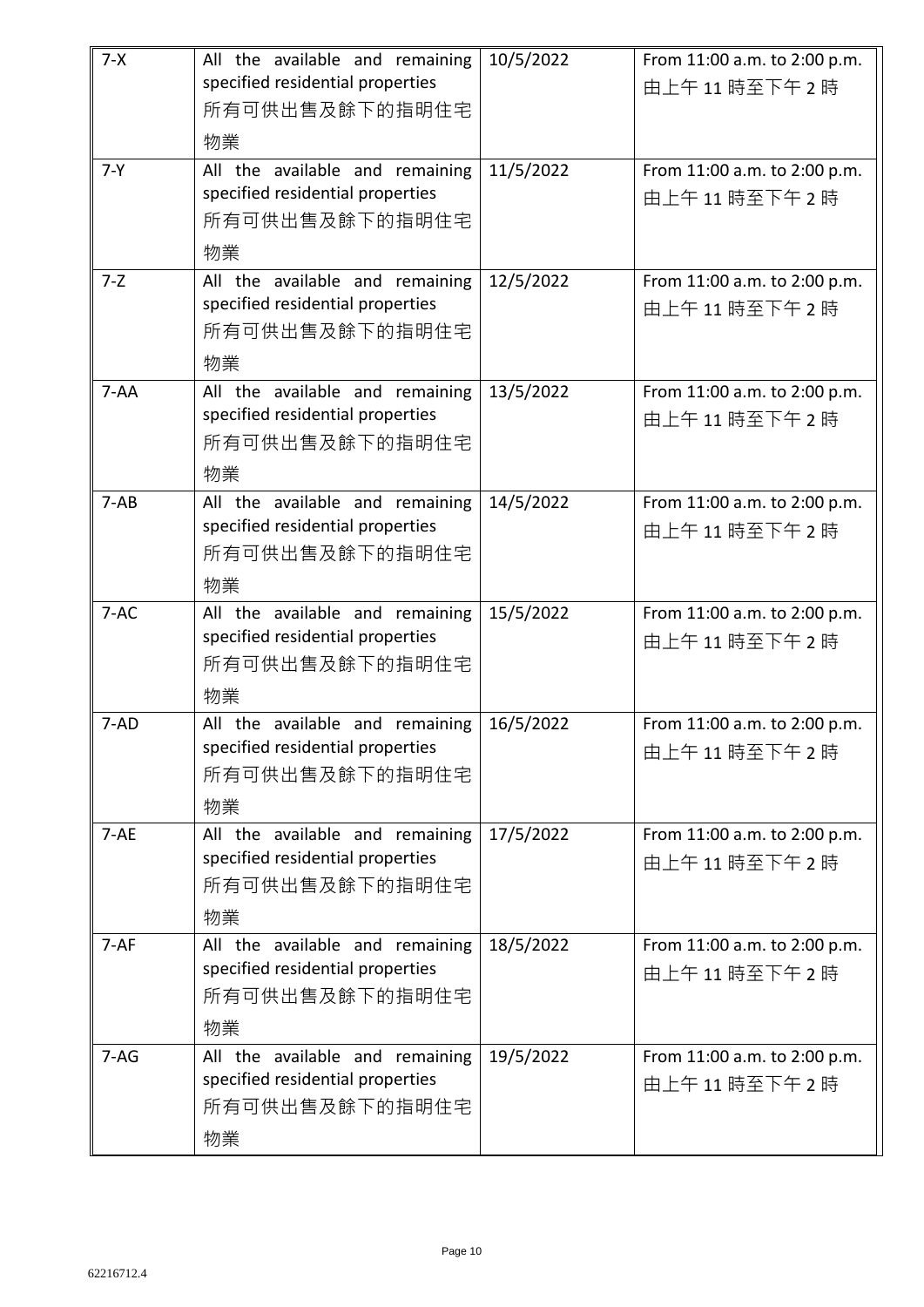| $7-AH$   | All the available and remaining<br>specified residential properties<br>所有可供出售及餘下的指明住宅<br>物業 | 20/5/2022 | From 11:00 a.m. to 2:00 p.m.<br>由上午11時至下午2時 |
|----------|---------------------------------------------------------------------------------------------|-----------|---------------------------------------------|
| $7-AI$   | All the available and remaining<br>specified residential properties<br>所有可供出售及餘下的指明住宅<br>物業 | 21/5/2022 | From 11:00 a.m. to 2:00 p.m.<br>由上午11時至下午2時 |
| $7-AJ$   | All the available and remaining<br>specified residential properties<br>所有可供出售及餘下的指明住宅<br>物業 | 22/5/2022 | From 11:00 a.m. to 2:00 p.m.<br>由上午11時至下午2時 |
| $7 - AK$ | All the available and remaining<br>specified residential properties<br>所有可供出售及餘下的指明住宅<br>物業 | 23/5/2022 | From 11:00 a.m. to 2:00 p.m.<br>由上午11時至下午2時 |
| $7 - AL$ | All the available and remaining<br>specified residential properties<br>所有可供出售及餘下的指明住宅<br>物業 | 24/5/2022 | From 11:00 a.m. to 2:00 p.m.<br>由上午11時至下午2時 |
| 7-AM     | All the available and remaining<br>specified residential properties<br>所有可供出售及餘下的指明住宅<br>物業 | 25/5/2022 | From 11:00 a.m. to 2:00 p.m.<br>由上午11時至下午2時 |
| $7 - AN$ | All the available and remaining<br>specified residential properties<br>所有可供出售及餘下的指明住宅<br>物業 | 26/5/2022 | From 11:00 a.m. to 2:00 p.m.<br>由上午11時至下午2時 |
| $7 - AO$ | All the available and remaining<br>specified residential properties<br>所有可供出售及餘下的指明住宅<br>物業 | 27/5/2022 | From 11:00 a.m. to 2:00 p.m.<br>由上午11時至下午2時 |
| $7-AP$   | All the available and remaining<br>specified residential properties<br>所有可供出售及餘下的指明住宅<br>物業 | 28/5/2022 | From 11:00 a.m. to 2:00 p.m.<br>由上午11時至下午2時 |
| $7-AQ$   | All the available and remaining<br>specified residential properties<br>所有可供出售及餘下的指明住宅<br>物業 | 29/5/2022 | From 11:00 a.m. to 2:00 p.m.<br>由上午11時至下午2時 |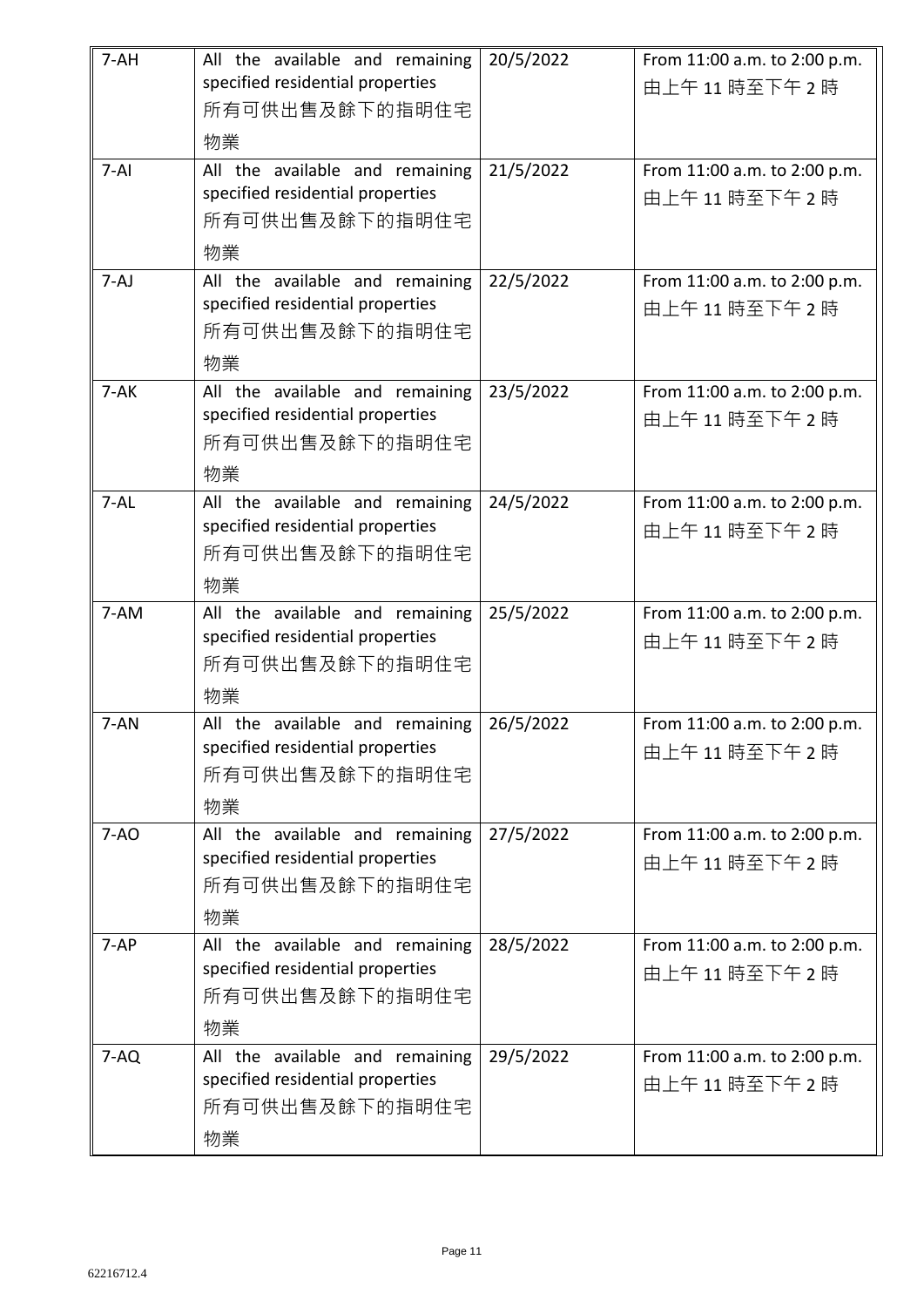| $7 - AR$ | All the available and remaining<br>specified residential properties<br>所有可供出售及餘下的指明住宅<br>物業 | 30/5/2022 | From 11:00 a.m. to 2:00 p.m.<br>由上午11時至下午2時 |
|----------|---------------------------------------------------------------------------------------------|-----------|---------------------------------------------|
| $7 - AS$ | All the available and remaining<br>specified residential properties<br>所有可供出售及餘下的指明住宅<br>物業 | 31/5/2022 | From 11:00 a.m. to 2:00 p.m.<br>由上午11時至下午2時 |
| $7 - AT$ | All the available and remaining<br>specified residential properties<br>所有可供出售及餘下的指明住宅<br>物業 | 1/6/2022  | From 11:00 a.m. to 2:00 p.m.<br>由上午11時至下午2時 |
| 7-AU     | All the available and remaining<br>specified residential properties<br>所有可供出售及餘下的指明住宅<br>物業 | 2/6/2022  | From 11:00 a.m. to 2:00 p.m.<br>由上午11時至下午2時 |
| $7 - AV$ | All the available and remaining<br>specified residential properties<br>所有可供出售及餘下的指明住宅<br>物業 | 3/6/2022  | From 11:00 a.m. to 2:00 p.m.<br>由上午11時至下午2時 |
| $7 - AW$ | All the available and remaining<br>specified residential properties<br>所有可供出售及餘下的指明住宅<br>物業 | 4/6/2022  | From 11:00 a.m. to 2:00 p.m.<br>由上午11時至下午2時 |
| $7 - AX$ | All the available and remaining<br>specified residential properties<br>所有可供出售及餘下的指明住宅<br>物業 | 5/6/2022  | From 11:00 a.m. to 2:00 p.m.<br>由上午11時至下午2時 |
| $7 - AY$ | All the available and remaining<br>specified residential properties<br>所有可供出售及餘下的指明住宅<br>物業 | 6/6/2022  | From 11:00 a.m. to 2:00 p.m.<br>由上午11時至下午2時 |
| $7 - AZ$ | All the available and remaining<br>specified residential properties<br>所有可供出售及餘下的指明住宅<br>物業 | 7/6/2022  | From 11:00 a.m. to 2:00 p.m.<br>由上午11時至下午2時 |
| $7 - BA$ | All the available and remaining<br>specified residential properties<br>所有可供出售及餘下的指明住宅<br>物業 | 8/6/2022  | From 11:00 a.m. to 2:00 p.m.<br>由上午11時至下午2時 |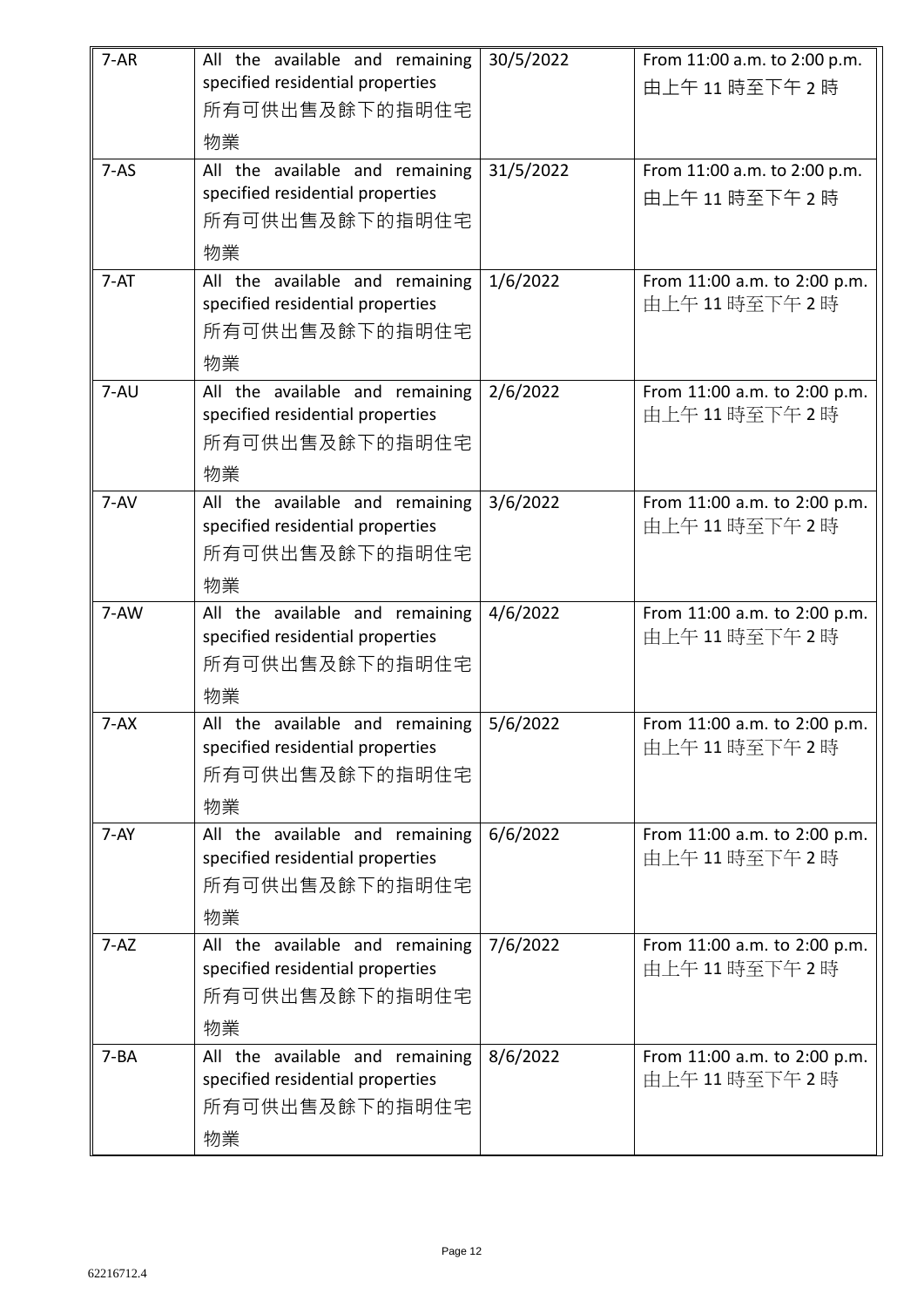| $7-BB$   | All the available and remaining<br>specified residential properties<br>所有可供出售及餘下的指明住宅<br>物業 | 9/6/2022  | From 11:00 a.m. to 2:00 p.m.<br>由上午11時至下午2時 |
|----------|---------------------------------------------------------------------------------------------|-----------|---------------------------------------------|
| $7 - BC$ | All the available and remaining<br>specified residential properties<br>所有可供出售及餘下的指明住宅<br>物業 | 10/6/2022 | From 11:00 a.m. to 2:00 p.m.<br>由上午11時至下午2時 |
| $7 - BD$ | All the available and remaining<br>specified residential properties<br>所有可供出售及餘下的指明住宅<br>物業 | 11/6/2022 | From 11:00 a.m. to 2:00 p.m.<br>由上午11時至下午2時 |
| $7 - BE$ | All the available and remaining<br>specified residential properties<br>所有可供出售及餘下的指明住宅<br>物業 | 12/6/2022 | From 11:00 a.m. to 2:00 p.m.<br>由上午11時至下午2時 |
| $7 - BF$ | All the available and remaining<br>specified residential properties<br>所有可供出售及餘下的指明住宅<br>物業 | 13/6/2022 | From 11:00 a.m. to 2:00 p.m.<br>由上午11時至下午2時 |
| $7 - BG$ | All the available and remaining<br>specified residential properties<br>所有可供出售及餘下的指明住宅<br>物業 | 14/6/2022 | From 11:00 a.m. to 2:00 p.m.<br>由上午11時至下午2時 |
| 7-BH     | All the available and remaining<br>specified residential properties<br>所有可供出售及餘下的指明住宅<br>物業 | 15/6/2022 | From 11:00 a.m. to 2:00 p.m.<br>由上午11時至下午2時 |
| $7 - B1$ | All the available and remaining<br>specified residential properties<br>所有可供出售及餘下的指明住宅<br>物業 | 16/6/2022 | From 11:00 a.m. to 2:00 p.m.<br>由上午11時至下午2時 |
| $7 - BJ$ | All the available and remaining<br>specified residential properties<br>所有可供出售及餘下的指明住宅<br>物業 | 17/6/2022 | From 11:00 a.m. to 2:00 p.m.<br>由上午11時至下午2時 |
| $7-BK$   | All the available and remaining<br>specified residential properties<br>所有可供出售及餘下的指明住宅<br>物業 | 18/6/2022 | From 11:00 a.m. to 2:00 p.m.<br>由上午11時至下午2時 |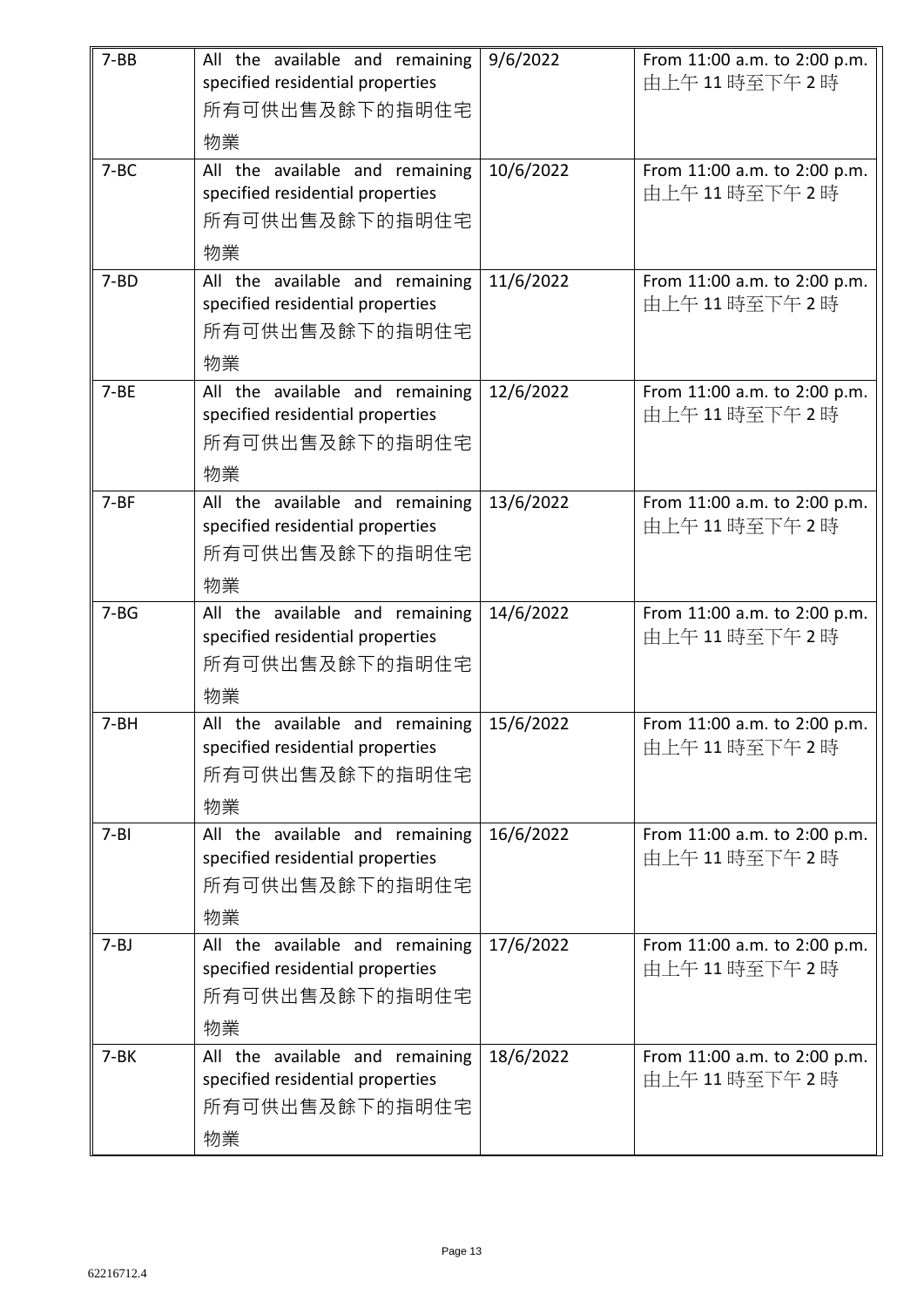| $7 - BL$  | All the available and remaining<br>specified residential properties<br>所有可供出售及餘下的指明住宅<br>物業 | 19/6/2022 | From 11:00 a.m. to 2:00 p.m.<br>由上午11時至下午2時 |
|-----------|---------------------------------------------------------------------------------------------|-----------|---------------------------------------------|
| 7-BM      | All the available and remaining<br>specified residential properties<br>所有可供出售及餘下的指明住宅<br>物業 | 20/6/2022 | From 11:00 a.m. to 2:00 p.m.<br>由上午11時至下午2時 |
| $7 - BN$  | All the available and remaining<br>specified residential properties<br>所有可供出售及餘下的指明住宅<br>物業 | 21/6/2022 | From 11:00 a.m. to 2:00 p.m.<br>由上午11時至下午2時 |
| $7 - BO$  | All the available and remaining<br>specified residential properties<br>所有可供出售及餘下的指明住宅<br>物業 | 22/6/2022 | From 11:00 a.m. to 2:00 p.m.<br>由上午11時至下午2時 |
| $7 - BP$  | All the available and remaining<br>specified residential properties<br>所有可供出售及餘下的指明住宅<br>物業 | 23/6/2022 | From 11:00 a.m. to 2:00 p.m.<br>由上午11時至下午2時 |
| $7 - BQ$  | All the available and remaining<br>specified residential properties<br>所有可供出售及餘下的指明住宅<br>物業 | 24/6/2022 | From 11:00 a.m. to 2:00 p.m.<br>由上午11時至下午2時 |
| $7 - BR$  | All the available and remaining<br>specified residential properties<br>所有可供出售及餘下的指明住宅<br>物業 | 25/6/2022 | From 11:00 a.m. to 2:00 p.m.<br>由上午11時至下午2時 |
| $7 - BS$  | All the available and remaining<br>specified residential properties<br>所有可供出售及餘下的指明住宅<br>物業 | 26/6/2022 | From 11:00 a.m. to 2:00 p.m.<br>由上午11時至下午2時 |
| $7 - BT$  | All the available and remaining<br>specified residential properties<br>所有可供出售及餘下的指明住宅<br>物業 | 27/6/2022 | From 11:00 a.m. to 2:00 p.m.<br>由上午11時至下午2時 |
| $7 - B$ U | All the available and remaining<br>specified residential properties<br>所有可供出售及餘下的指明住宅<br>物業 | 28/6/2022 | From 11:00 a.m. to 2:00 p.m.<br>由上午11時至下午2時 |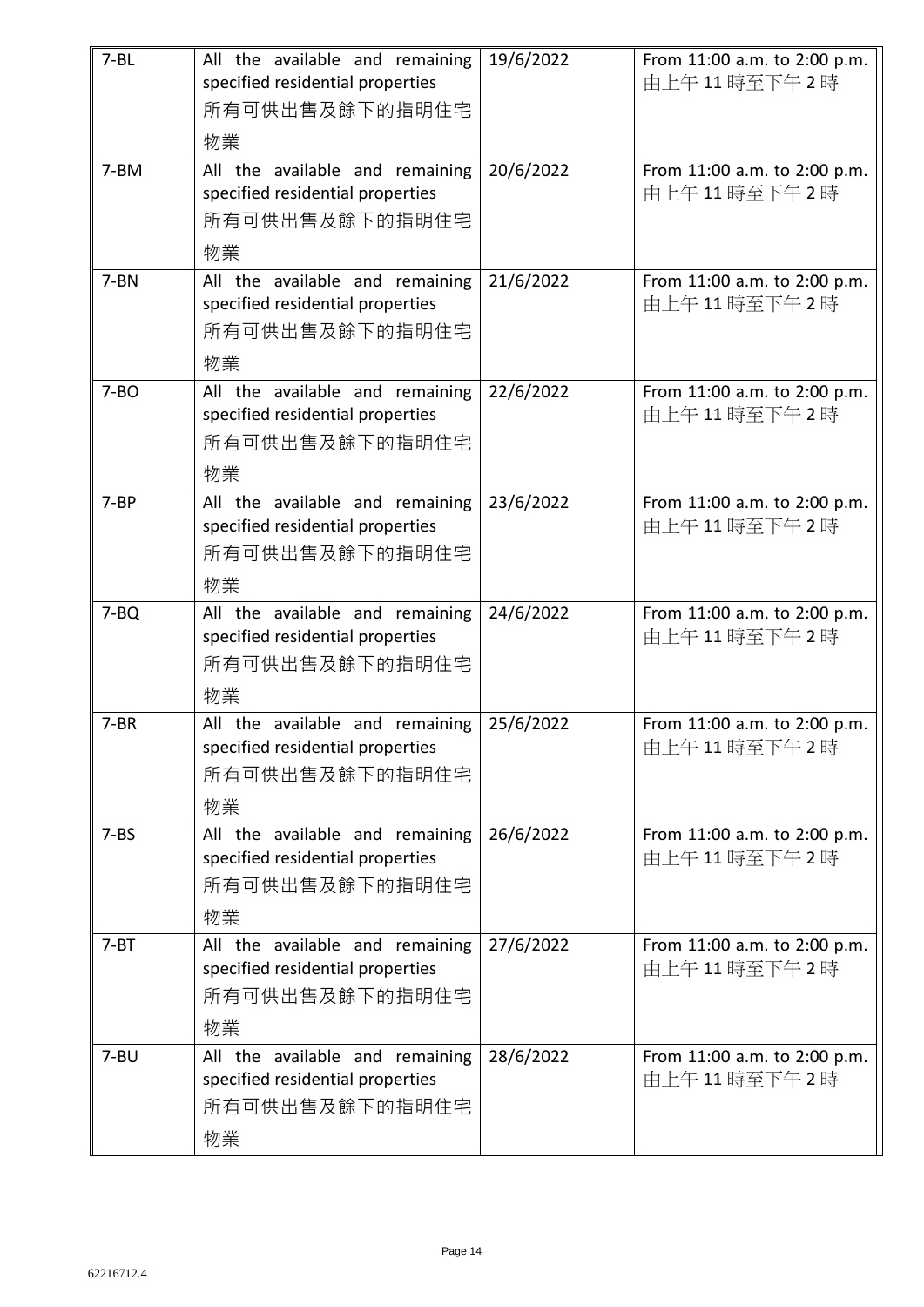| $7 - BV$ | All the available and remaining<br>specified residential properties<br>所有可供出售及餘下的指明住宅<br>物業 | 29/6/2022 | From 11:00 a.m. to 2:00 p.m.<br>由上午11時至下午2時 |
|----------|---------------------------------------------------------------------------------------------|-----------|---------------------------------------------|
| 7-BW     | All the available and remaining<br>specified residential properties<br>所有可供出售及餘下的指明住宅<br>物業 | 30/6/2022 | From 11:00 a.m. to 2:00 p.m.<br>由上午11時至下午2時 |

Please refer to the following section entitled "Other matters".

請參閱下項「其他事項」。

**The method to be used, where 2 or more persons are interested in purchasing a particular specified residential property, to determine the order of priority in which each of those persons may proceed with the purchase:**

**在有兩人或多於兩人有意購買同一個指明住宅物業的情況下,將會使用何種方法決定每名該等人**

**士可購買該物業的優先次序:**

Please refer to the above method and "Other matters".

請參照上述方法及「其他事項」。

## **Other matters:**

**其他事項:**

1. The Vendor does not bind itself to review, consider or accept the highest tender or any tender, and has the absolute right(s):-

賣方無必要閱覽、考慮或接納出價最高的投標或任何投標,並有絕對權利以 :-

(a) to accept any submitted tender for any or all of the specified residential properties (herein offered to be sold) at any time before the closing date and time of the tender by amending this Sales Arrangements or any other appropriate means;

在招標截止日期及時間前的任何時間透過更改本銷售安排或其他合適的方式以接納已提 交的有關任何或所有(在此銷售安排供出售的)指明住宅物業的投標;

(b) to reject any tender or withdraw any or all of the specified residential properties (herein offered to be sold) from sale at any time before the acceptance of any submitted tender by amending this Sales Arrangements or any other appropriate means;

於接納任何已提交的投標前的任何時間拒絕任何投標或透過更改本銷售安排或其他合適 的方式以撤回出售任何或所有(在此銷售安排供出售的)指明住宅物業;

(c) to sell or dispose of any or all of the specified residential properties (herein offered to be sold) to any person by any method from time to time by amending this Sales Arrangements or any other appropriate means;

不時透過更改本銷售安排或其他合適的方式以任何方法向任何人士出售或處置任何或所 有(在此銷售安排供出售的)指明住宅物業;

(d) to adjust the closing date and/or time of the tender for any or all of the specified residential properties (herein offered to be sold) from time to time by amending this Sales Arrangements or any other appropriate means; and

不時透過更改本銷售安排或其他合適的方式以調整任何或所有(在此銷售安排供出售的)